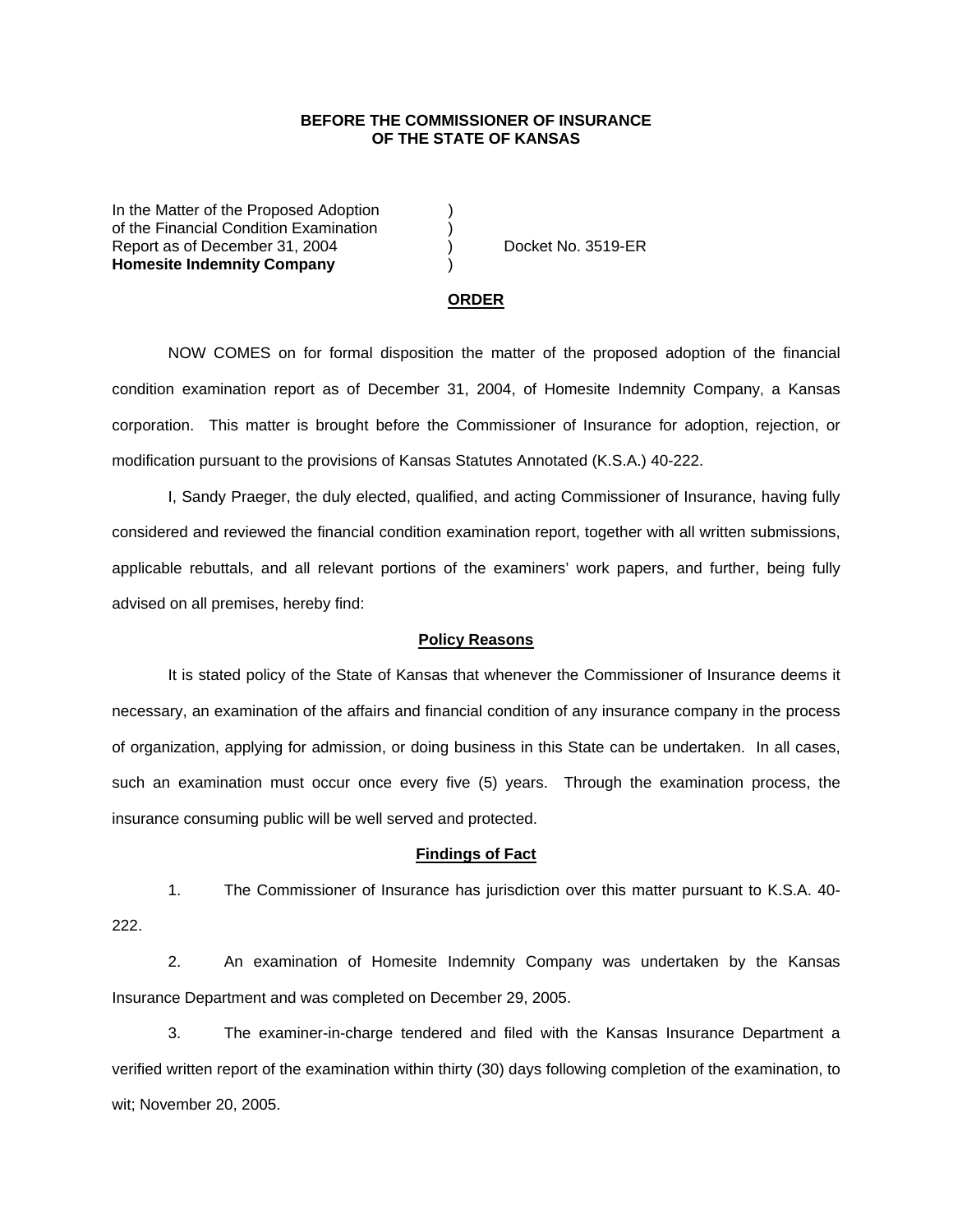4. Following receipt of the verified report, the Kansas Insurance Department transmitted the report to Homesite Indemnity Company on January 5, 2006, with a duly executed notice advising the company of its opportunity to prepare and submit to the Kansas Insurance Department a written submission or rebuttal with respect to any and all matters contained in the report. Homesite Indemnity Company was further advised that any written submission or rebuttal needed to be filed with the Kansas Insurance Department no later than thirty (30) days after receipt of the verified report.

 5. Homesite Indemnity Company filed a written acceptance of the verified report on January 19, 2006.

6. Based upon the written submission tendered by Homesite Indemnity Company, the company took no exceptions to matters contained in the verified report.

 7. Within thirty (30) days of the end of the time period allowed for written submission or rebuttal, the Commissioner of Insurance fully reviewed the report, together with all written submissions and rebuttals provided by Homesite Indemnity Company. The Commissioner of Insurance further reviewed all relevant workpapers.

 8. No other written submissions or rebuttals were submitted by Homesite Indemnity Company.

## **Conclusion of Law**

9. K.S.A. 40-222(k)(2) provides:

"Within 30 days of the end of the period allowed for the receipt of written submissions or rebuttals, the commissioner shall fully consider and review the report, together with any written submissions or rebuttals and any relevant portions of the examiners workpapers and enter an order:

- (A) Adopting the examination report as filed or with modification or corrections. If the examination report reveals that the company is operating in violation of any law, regulation or prior order of the commissioner, the commissioner may order the company to take any action the commissioner considers necessary and appropriate to cure such violations; or
- (B) rejecting the examination report with directions to the examiners to reopen the examination for purposes of obtaining additional data, documentation or information, and refiling pursuant to subsection (k); or
- (C) call and conduct a fact-finding hearing in accordance with K.S.A. 40-281 and amendments thereto for purposes of obtaining additional documentation, data, information and testimony."